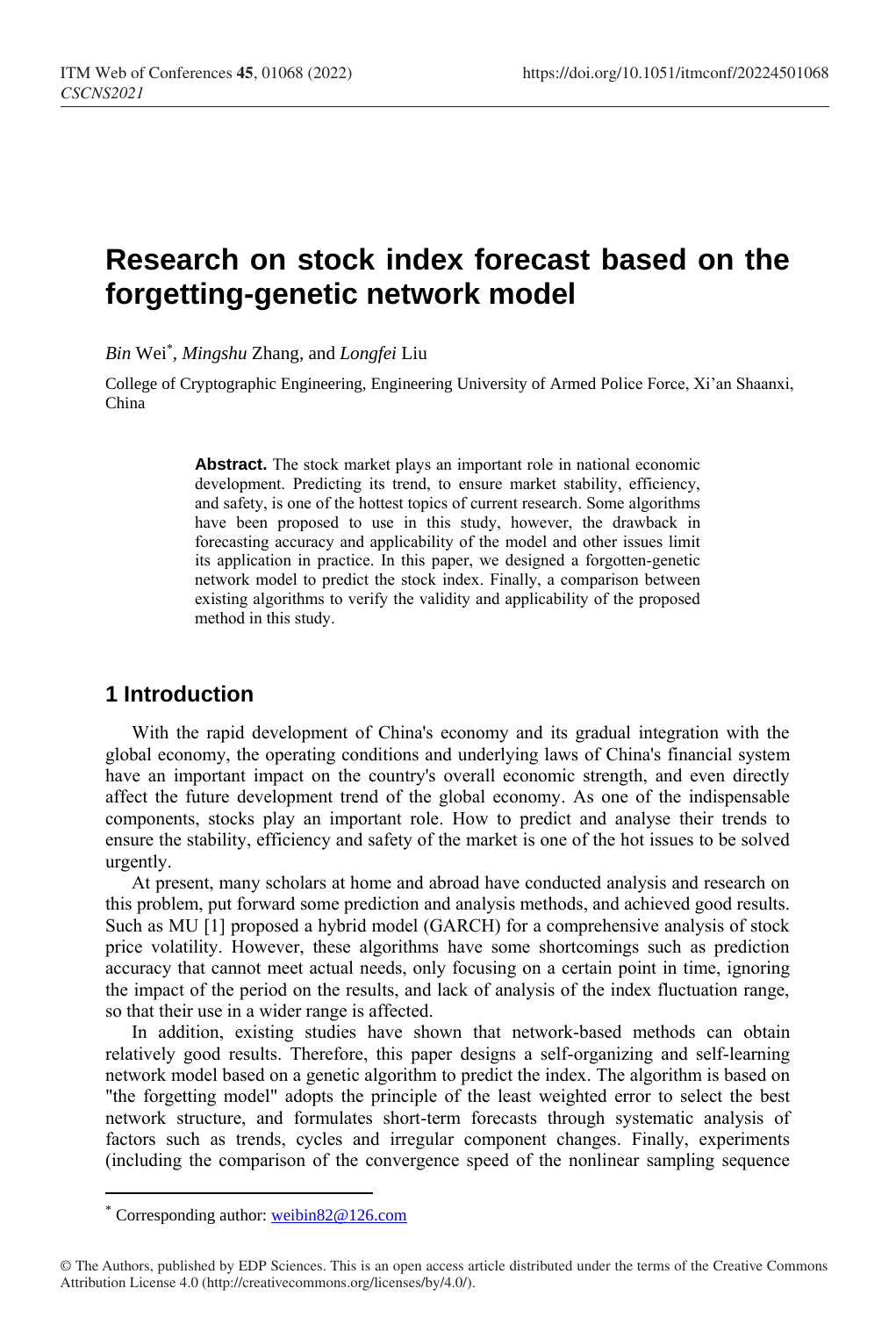and the actual prediction of the Shanghai Composite Index) verify the effectiveness of the algorithm in this paper and its applicability in the field of research.

### **2 Forgetting-genetic network model**

The neural network has received general attention and extensive research and application in various research fields. However, currently commonly used neural networks all have the problems of sensitivity to initial values, slow convergence speed, and local optimization, while genetic algorithm (GA) proposed by Professor Holland [1], the basic framework of the algorithm is composed of code, fitness function, selection operator, crossover operator, mutation operator and other parts [2]. Therefore, this paper combines the advantages of the above two algorithms organically and uses the characteristics of a genetic algorithm to design a self-learning network model with a forgetting strategy.

### **2.1 Coding**

Although the binary encoding method has universal advantages, its accuracy is closely related to the number of bits of the encoding. For the network, the binary encoding method has a recognition "blind spot", thereby reducing its efficiency. Real number encoding is the most direct description of the problem domain. Therefore, it does not require complex decoding, and at the same time, it can also have relatively high expression accuracy. Based on these advantages, we choose to use real number encoding in this article.

#### **2.2 Chromosome coding**

The chromosome in the article is divided into 4 parts, and its structure is  $N_{hid}$ ,  $F_{hid}$ ,  $W \mid B$ .

The structure of each part and the initialization method are as follows:

1) Number of intermediate nodes  $N_{hot}$ : according to formula (1) get  $[N_{min}, N_{max}]$ , Popsize individuals, are uniformly and randomly generated in the interval  $[N_{min}, N_{max}]$ .

2) Activation function  $F_{hil}$ : the candidate activation functions  $F=$  myTansig, Tansig, Logsig, myLogsig, and purelin are numbered 1 to 5 respectively.

3) Connection weight *W*: according to the intermediate nodes  $N_{hid}$ , the corresponding connection weights between the first two layers and the next two layers are randomly generated according to the vacancy probability and normal respectively  $P_{n_1} P_{n_2}$ .

4) Threshold *B*: normally generate the threshold of each layer node randomly.

#### **2.3 The forgetting model**

In addition, considering that the most recent samples have a more important influence on subsequent forecasts, that is to say, their forecast weights are different according to the distance relationship, which we call the "forgetting model". Therefore, in the process of constructing the predictive network model, this paper does not directly select the network structure with the smallest training error (that is, the individual with the highest fitness value), but design and use the "forgetting weighted confirmation" according to the "forgetting model". The step is to select the network with the best generalization performance from the results of a genetic optimization.

In summary, the main steps of the forgetting-genetic network algorithm are as follows:

1) Divide the sample into three parts according to the time sequence number: training sample, verification sample, and prediction area.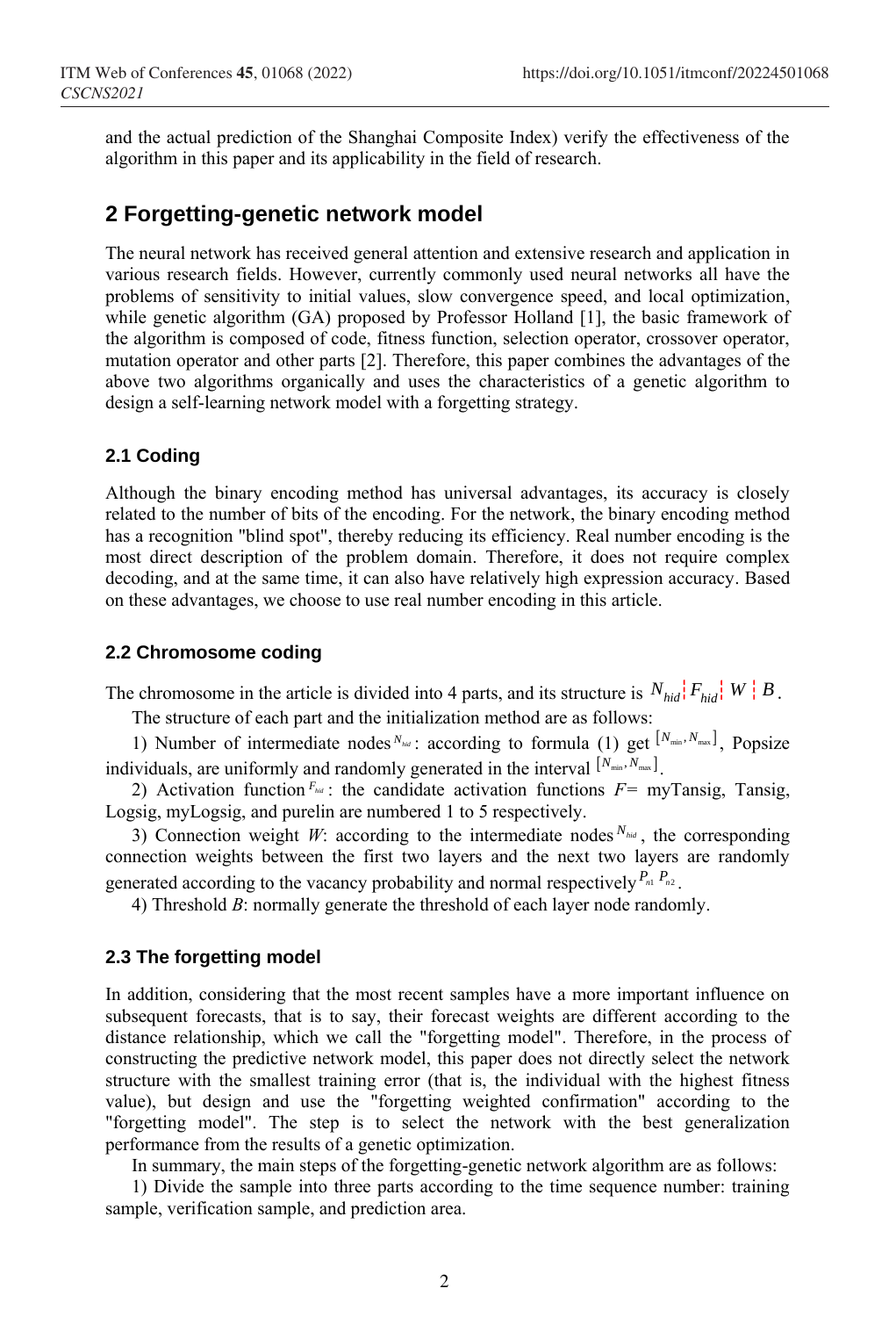2) The population decoding obtains the network structure and further calculates the network output and the training error of each chromosome on the training samples.

3) Each generation takes the optimal network structure and enters the verification sample to obtain the corresponding verification error.

4) After the max loop generation genetic evolution, a set of error statistics can be obtained. Since the verification sample is closer to the prediction area, according to the "forgetting model", it is obvious that a network with a smaller verification error is more likely to obtain better prediction results. Therefore, this paper uses a weighting method to select the best prediction network structure and extracts the training error through regular sliding and the verification error, to prevent the network from training "overfitting".

### **3 Experiment and result analysis**

### **3.1 Sample selection**

In this paper, the comprehensive closing price of the Shanghai Stock Exchange Index is selected as the forecast object, with a total of 215 trading day samples from 2020.01.01 to 2020.11.25. In addition, because single-step forecasts are more contingent and do not have practical research and analysis value, this paper mainly focuses on short-term (3-day) multistep forecasts.

#### **3.2 Experimental results**

1) Enter 15 days, forecast 3 days

Table 1 shows the accuracy of the experiment. It can be seen that the algorithm in this paper has a relatively high short-term predictive value. Judging from the statistical results of the accuracy of each grouping, the prediction effect of the fourth group and the third group is relatively the worst. The last group has the highest accuracy rate. This is because the fourth group has been rising continuously, and the rebound has formed, so the nearest group 5 is 3 days away. The predicted value appears relatively simple.

| <b>Number</b> | Group1<br>Accuracy | Group2<br>Accuracy | Group3<br>Accuracy | Group4<br>Accuracy | Group5<br>Accuracy |
|---------------|--------------------|--------------------|--------------------|--------------------|--------------------|
|               | 0.8633             | 0.9641             | 0.8433             | 0.6737             | 0.9675             |
| 2             | 0.8223             | 0.8492             | 0.7122             | 0.6248             | 0.9731             |
| ς             | 0.7578             | 0.9923             | 0.8935             | 0.6936             | 0.9323             |
|               | 0.8401             | 0.7031             | 0.7043             | 0.7333             | 0.9843             |
|               | 0.8163             | 0.8553             | 0.7632             | 0.6556             | 0.9189             |
| average       | 0.8120             | 0.8728             | 0.7833             | 0.6762             | 0.9552             |

**Table 1.** 15-3 Forecast accuracy rate statistics.

2) Enter 7 days, forecast 3 days

The intermediate node obtained by the algorithm are 23, and the prediction experiment is repeated 5 times. The results are shown in Table 2. It can be seen from the table that the prediction effect of the bottom rebound area is still worse than the prediction of the decline and rise at both ends. The average accuracy of the 5 experiments has decreased significantly compared with Table 2, which indicates that the network structure at this time is difficult to predict the basics. The prediction accuracy of the network with the input of 15 days is higher than that of the network with the input of 7 days, and it is the most obvious in group 1, and it is also higher than 10% in group 4 (that is, the rebound zone). This shows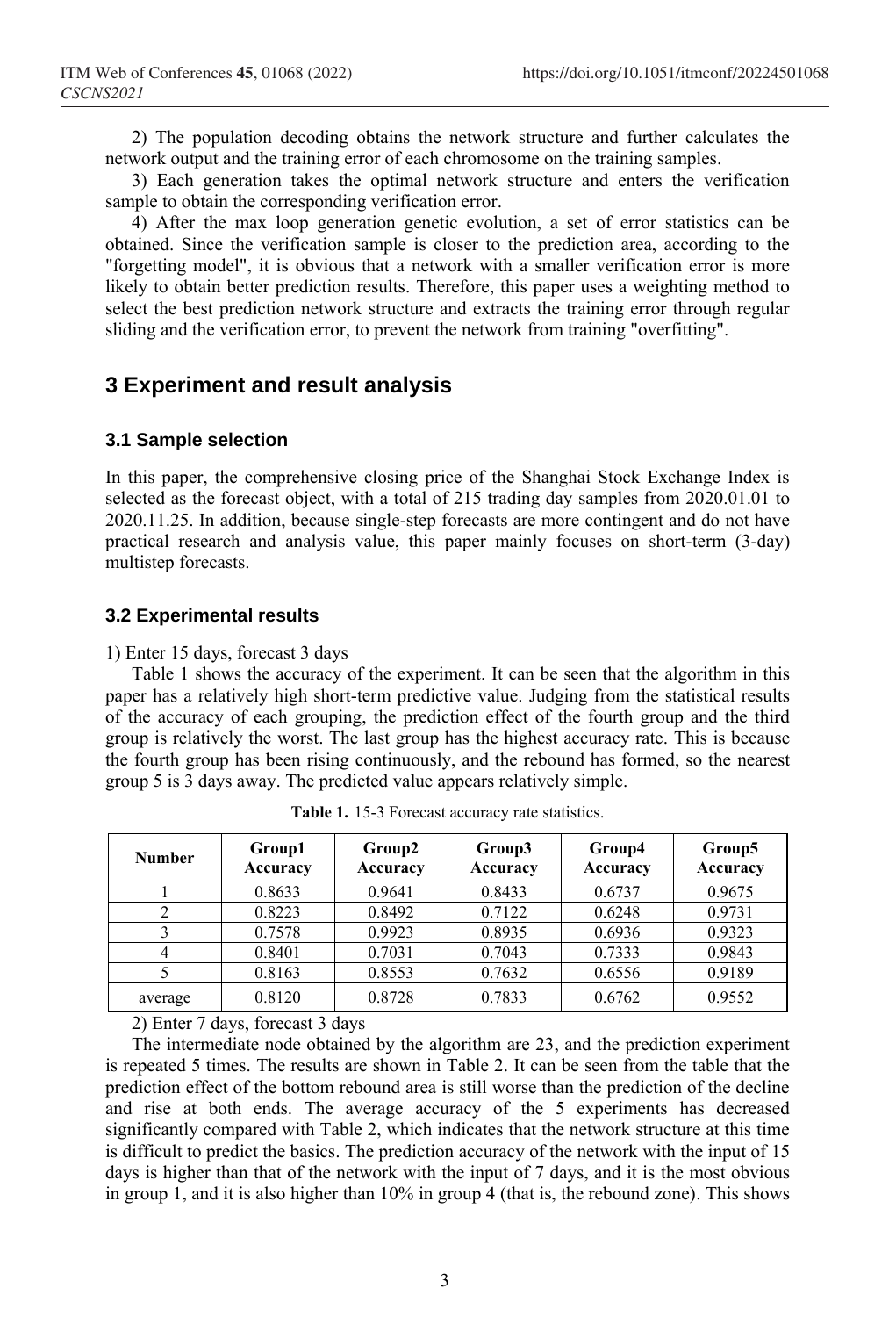that increasing the length of the training window to a certain extent helps to improve the accuracy.

| <b>Number</b> | Group1<br>Accuracy | Group2<br>Accuracy | Group3<br>Accuracy | Group4<br>Accuracy | Group5<br>Accuracy |
|---------------|--------------------|--------------------|--------------------|--------------------|--------------------|
|               | 0.5952             | 0.6623             | 0.6705             | 0.5473             | 0.8893             |
|               | 0.8636             | 0.8616             | 0.6016             | 0.6391             | 0.9330             |
|               | 0.5396             | 0.8573             | 0.4031             | 0.6009             | 0.6584             |
|               | 0.8644             | 0.7169             | 0.6119             | 0.5079             | 0.7030             |
|               | 0.5719             | 0.8831             | 0.6319             | 0.5492             | 0.8014             |
| average       | 0.6869             | 0.7962             | 0.5838             | 0.5689             | 0.7970             |

**Table 2.** 7-3 Forecast accuracy rate statistics.

Finally, to further verifies the effectiveness of the method in this paper, we have selected several network-based methods (GARCH, BPPM, EMD-RBF) to compare with them, and the results are shown in Table 4. From Table 4, we can see that several network algorithms performed better in this experiment. However, compared with other methods of all tests, this algorithm achieved the best results. Although the advantages in some tests are not particularly obvious, we can still conclude that the method designed in this paper has certain advantages compared with other algorithms and is more suitable for this research.

| Method       | Group1<br>Accuracy | Group2<br>Accuracy | Group3<br>Accuracy | Group4<br>Accuracy | Group5<br>Accuracy |
|--------------|--------------------|--------------------|--------------------|--------------------|--------------------|
| <b>GARCH</b> | 0.8015             | 0.8709             | 0.7501             | 0.6633             | 0.9527             |
| <b>BPPM</b>  | 0.7798             | 0.7053             | 0.7735             | 0.6701             | 0.9390             |
| EMD-RBF      | 0.7625             | 0.7083             | 0.7194             | 0.6305             | 0.9404             |
| Our method   | 0.8120             | 0.8728             | 0.7833             | 0.6762             | 0.9552             |

**Table 3.** Comparison of experimental results.

# **4 Summary**

Aiming at the problem of stock index prediction, based on the analysis of the deficiencies of existing methods, this paper designs a prediction method based on the forget-genetic network model based on the characteristics of this research, the number of nodes in the middle layer, activation function, initial threshold, and weight, etc. The elements of network structure are all self-organized learning by the forgetting-genetic algorithm. In the network structure, the algorithm designs a more reasonable coding structure that fully considers the role of verification errors, and uses weighted errors as the basis for the selection of the final network structure. Finally, the performance of the method in this paper is proved through the experiment of piece wise nonlinear function sequence and the method of stock index prediction.

## **References**

- 1. MU Zeping, l.S., GARCH-neural network model for forecasting the volatility of bidask spread of the Chinese stock market. Journal of Chongqing University of Posts and Telecommunications( Natural Science Edition), 2015. 27(1): p. 130-136.
- 2. Lilin, L.M.L.Y.J., Hybird multipopulation cellular genetic algorithm and its performance. Transactions of Nanjing University of Aeronautics and Astronautics, 2014. 31(4): p. 405-412.